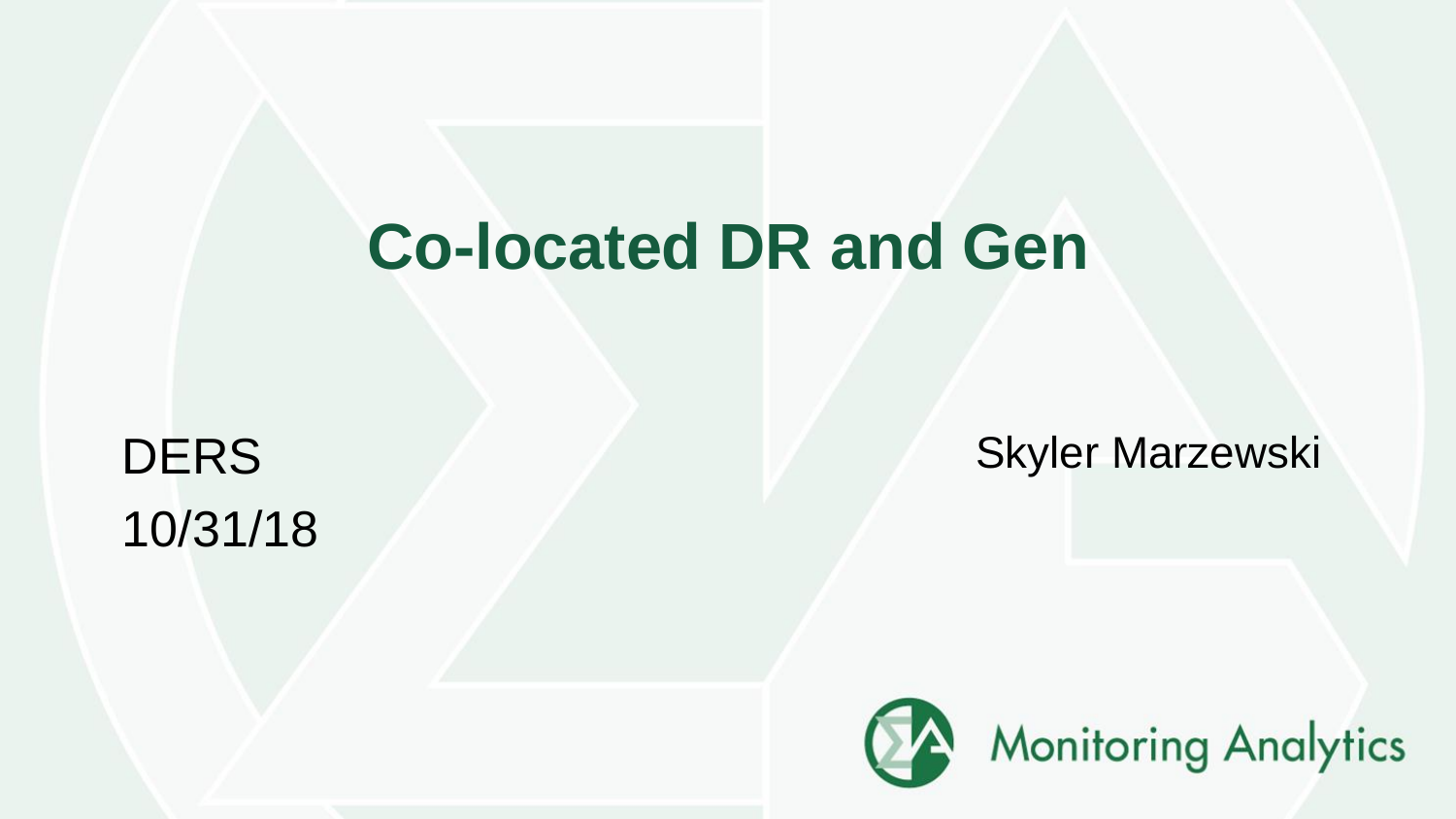# **PJM Status Quo: BtMG Participation as DR and Gen**

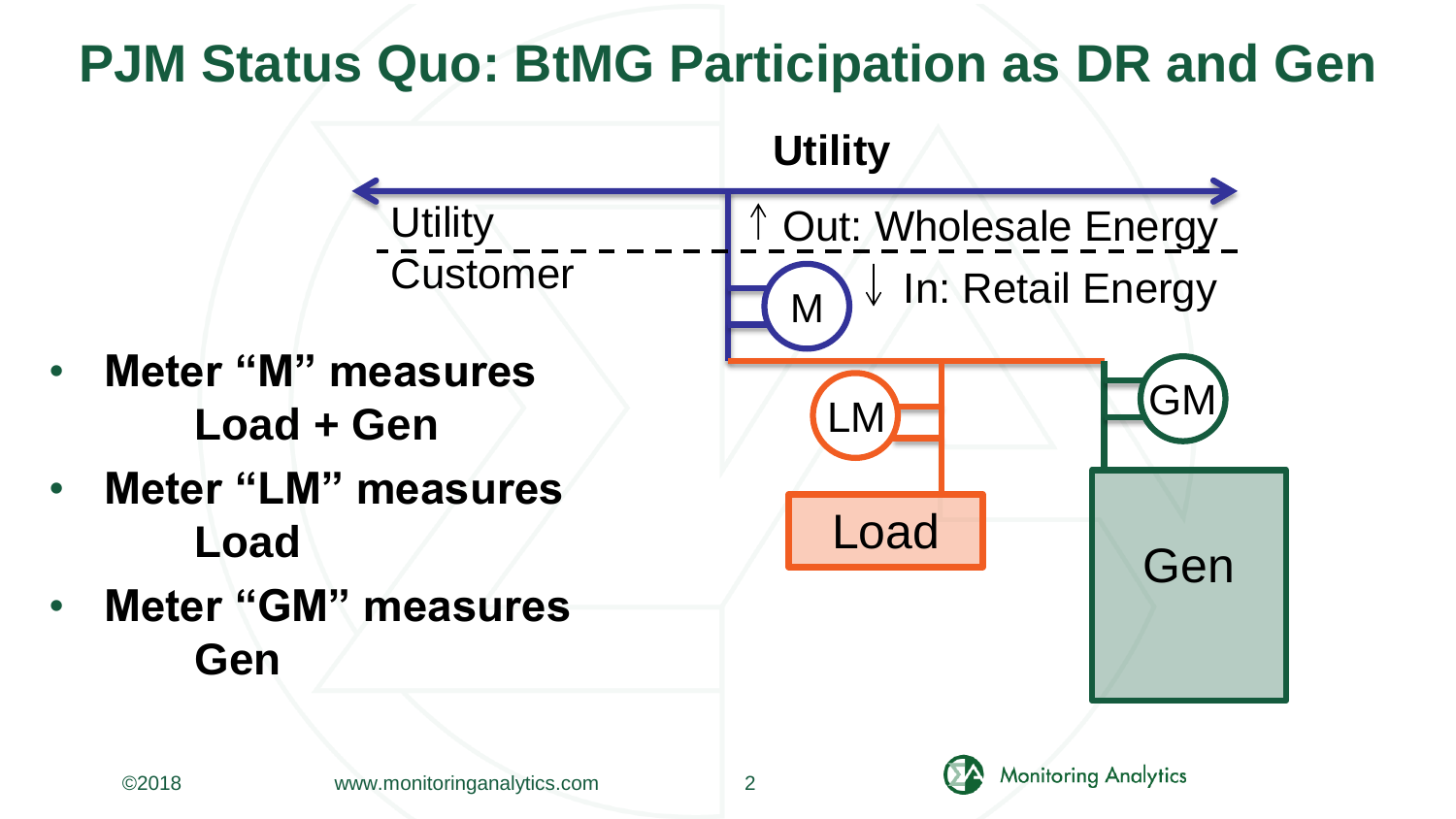#### **Example**

- **Load must be satisfied by gen in order to export power**
- **Load uses 2 MWh**
- **BtMG outputs 5 MWh**
- **BtMG offers and clears 3 MW capacity**

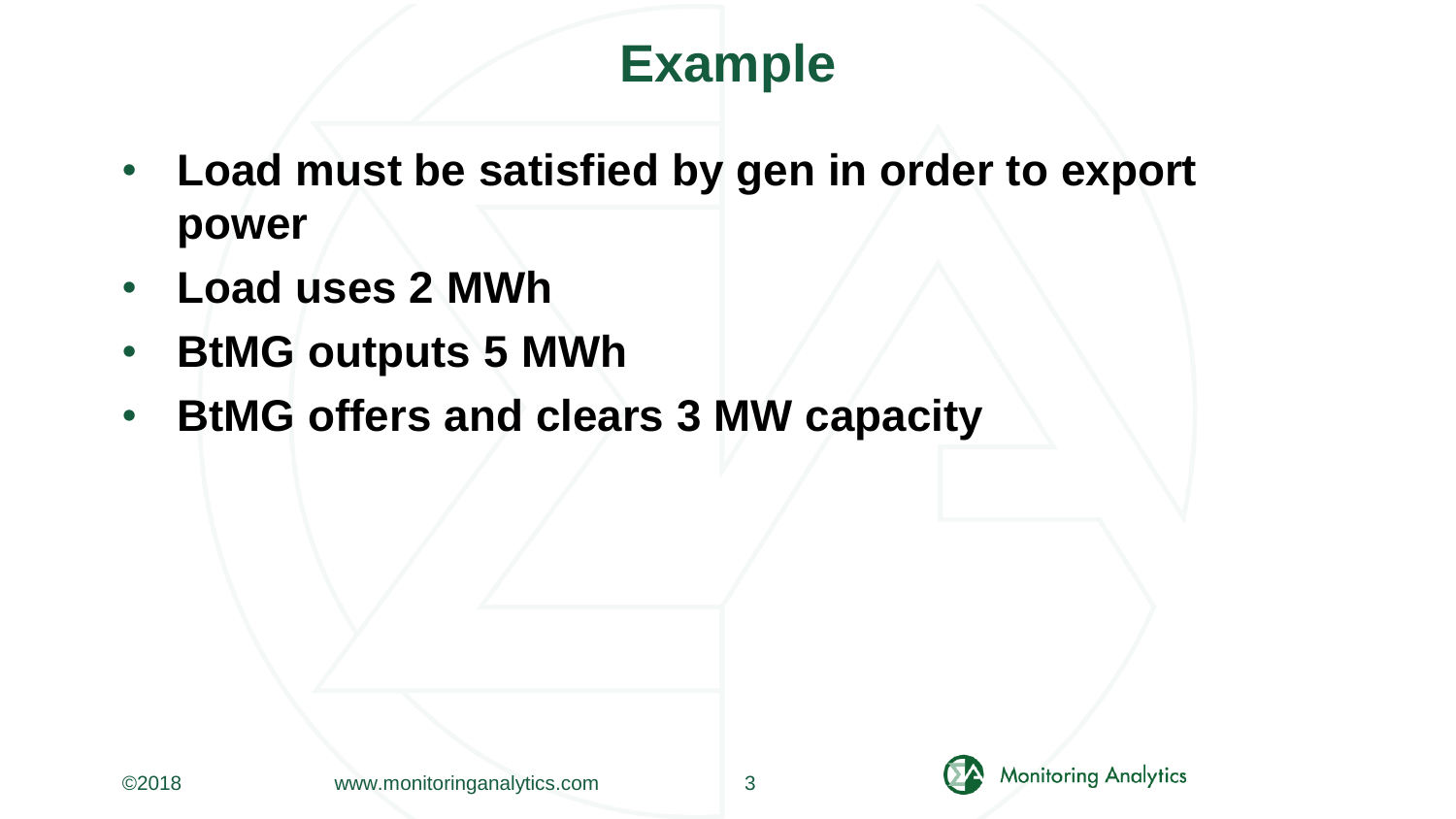# **PJM Status Quo: BtMG Participation as DR and Gen**

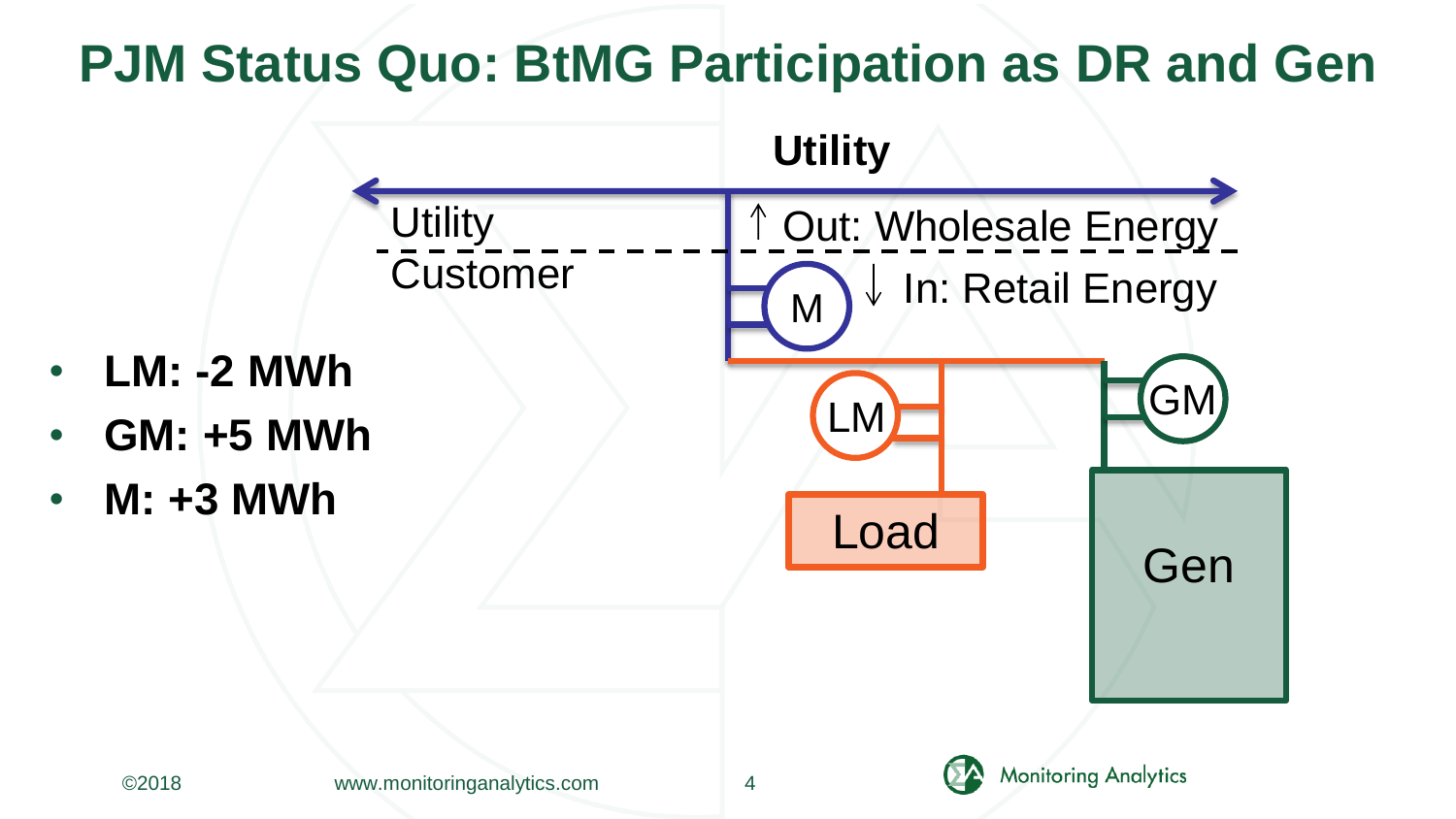#### **Emergency and Pre-Emergency DR**

- **OATT Attachment K Sec 8.2 Participant Qualifications**
	- **On-Site Generators**

o These generators (including Behind The Meter Generation) can be either synchronized or nonsynchronized to the grid. **Capacity Resources are not eligible for compensation under this program.**  Injections into the grid by local generators also will not be eligible for compensation under this program.

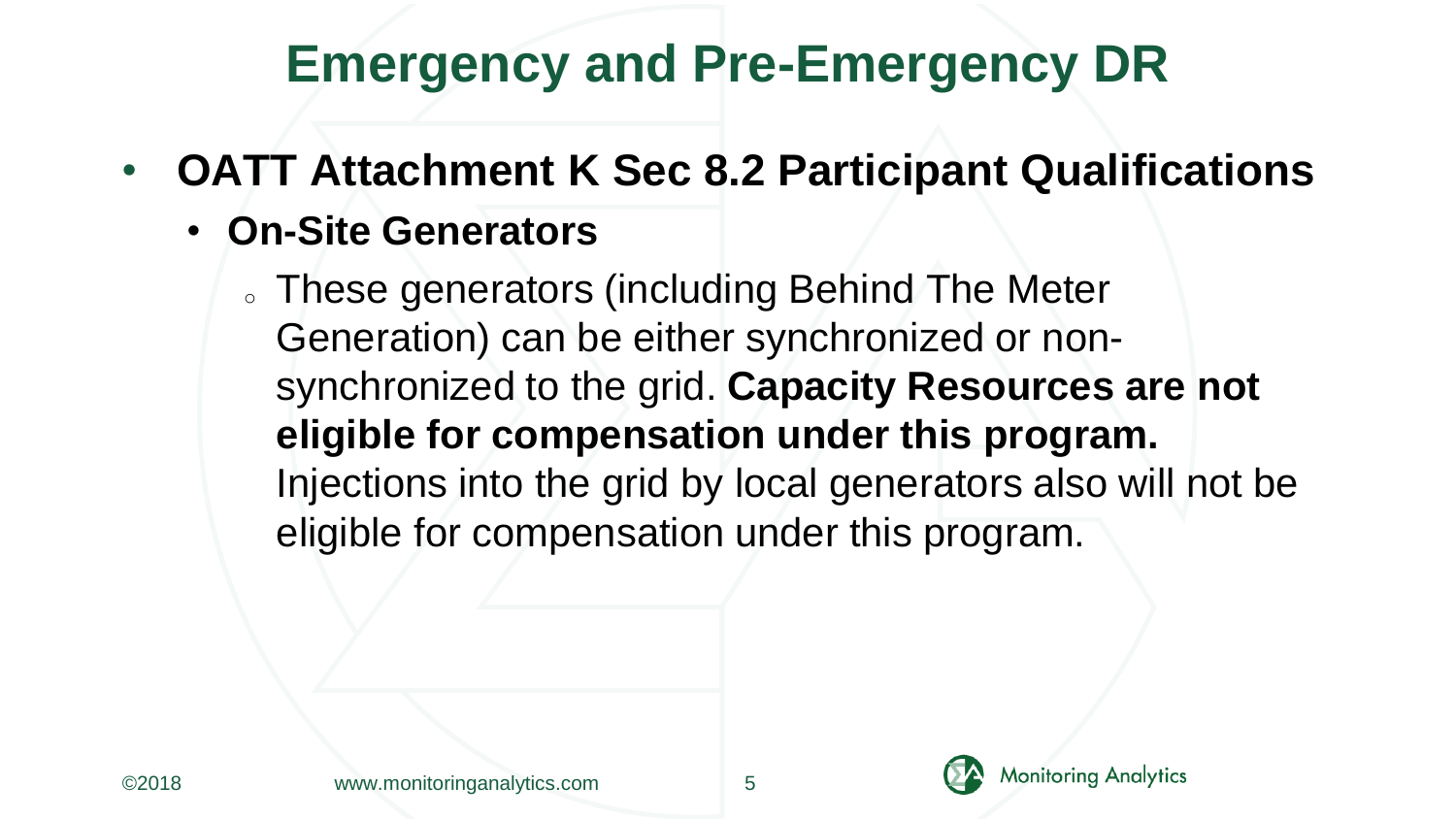#### **Economic DR Normal Operations**

- **OATT Attachment K Sec 3.3A8(iv)**
	- **"PJM will require the Participant to provide information within 30 days to support that the settlements were submitted for load reduction activity done in response to price and not submitted based on the End-Use Customer's normal operations."**
- **When the generator is dispatched, what is the load's normal operations?**

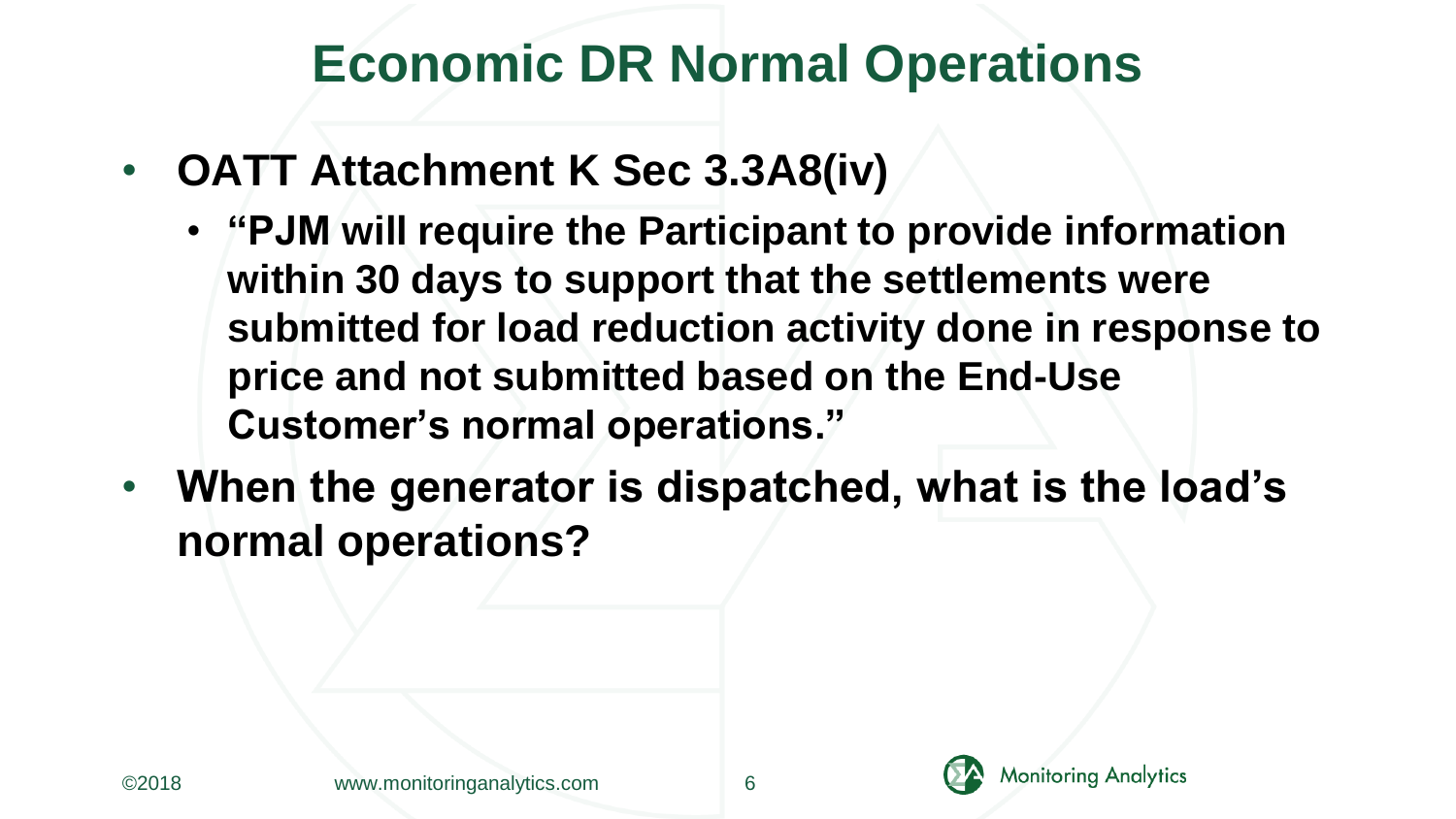### **Economic DR Normal Operations**

- **Generation has daily must offer obligation**
- **NBT < Cost offer of generation < LMP**
	- **Use of generator is normal operations (economic)**
	- **No DR payments**
- **NBT < LMP < Cost offer of generation**
	- **Use of generator is not economic**
	- **DR Payments**
- **LMP < NBT < Cost offer of generation**
	- **Use of generator is not economic**
	- **No DR payments**

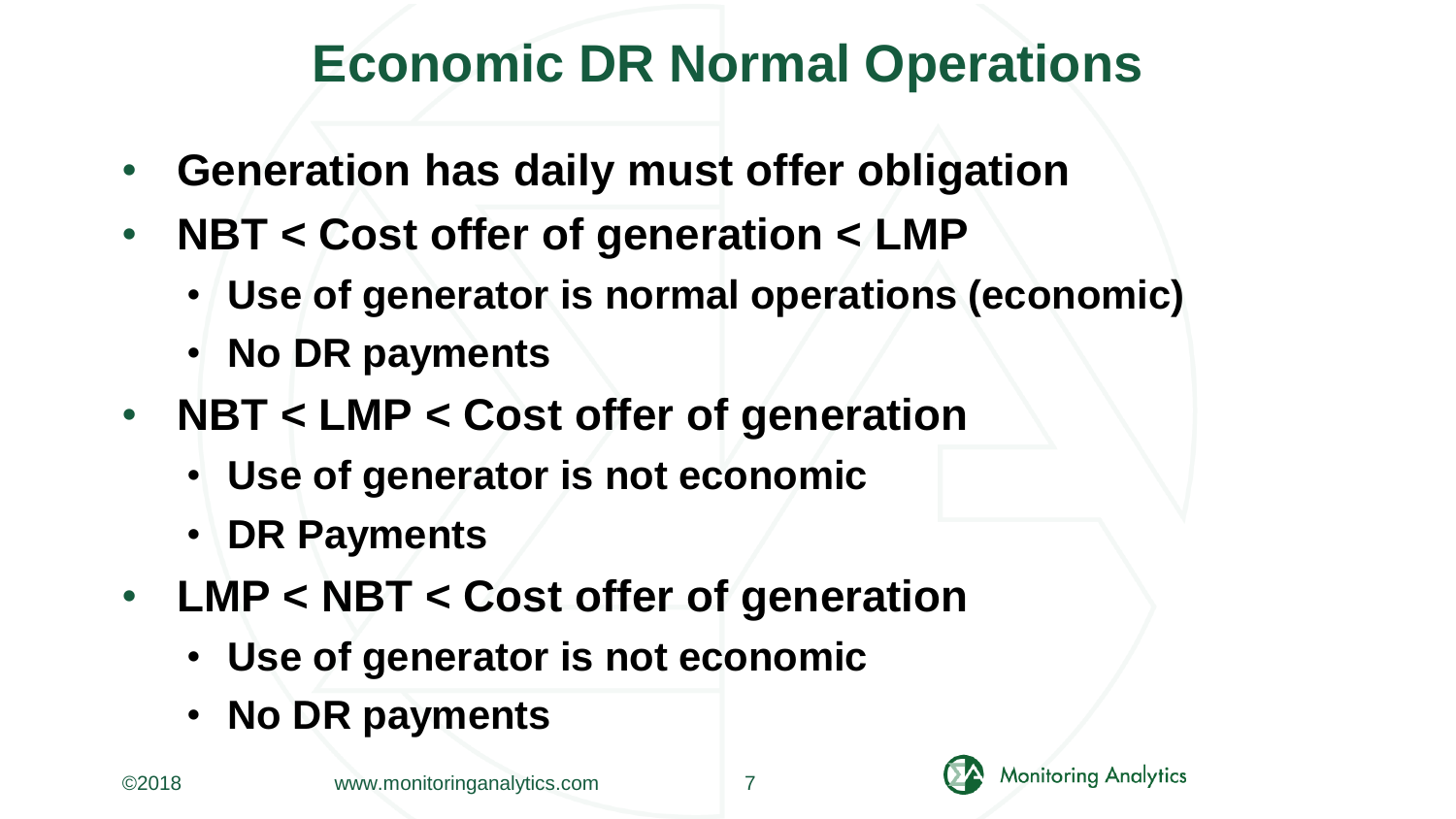

- **If economic, the generator is on**
- **Below NBT would not result in DR payment**
- **Generator is not normally on between NBT and Cost**
- **No DR payment when exporting power**